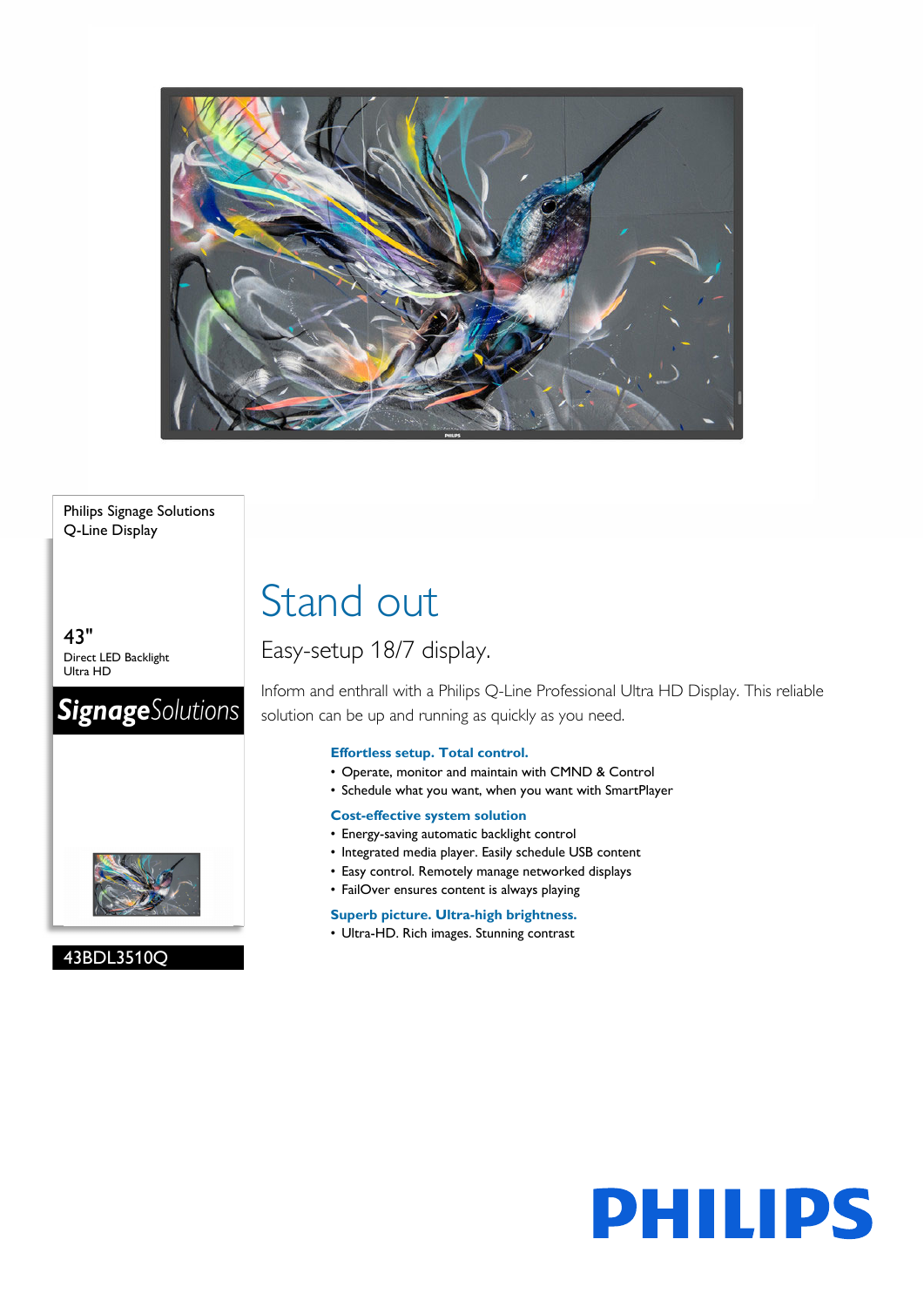# **Highlights**

#### **CMND & Control**



Run your display network over a local (LAN) connection. CMND & Control allows you to perform vital functions like controlling inputs and monitoring display status. Whether you're in charge of one screen or 100.

#### **Integrated media player**

Easily schedule content to play from USB. Your Philips Professional Display will wake from

standby to play the content you want, and then return to standby once playback is done.

#### **FailOver**



From waiting room to meeting room, never show a blank screen. FailOver lets your Philips Professional Display switch automatically between primary and secondary inputs ensuring content keeps playing even if the primary source goes down. Simply set a list of alternate inputs to be sure your business is always on.

#### **SmartPlayer**



Turn your USB into a true cost effective digital signage device. Simply save your content (video, audio, pictures) on your USB and plug into your display.Create your playlist and schedule your content via the on screen menu, and enjoy your own created playlists anytime, anywhere.